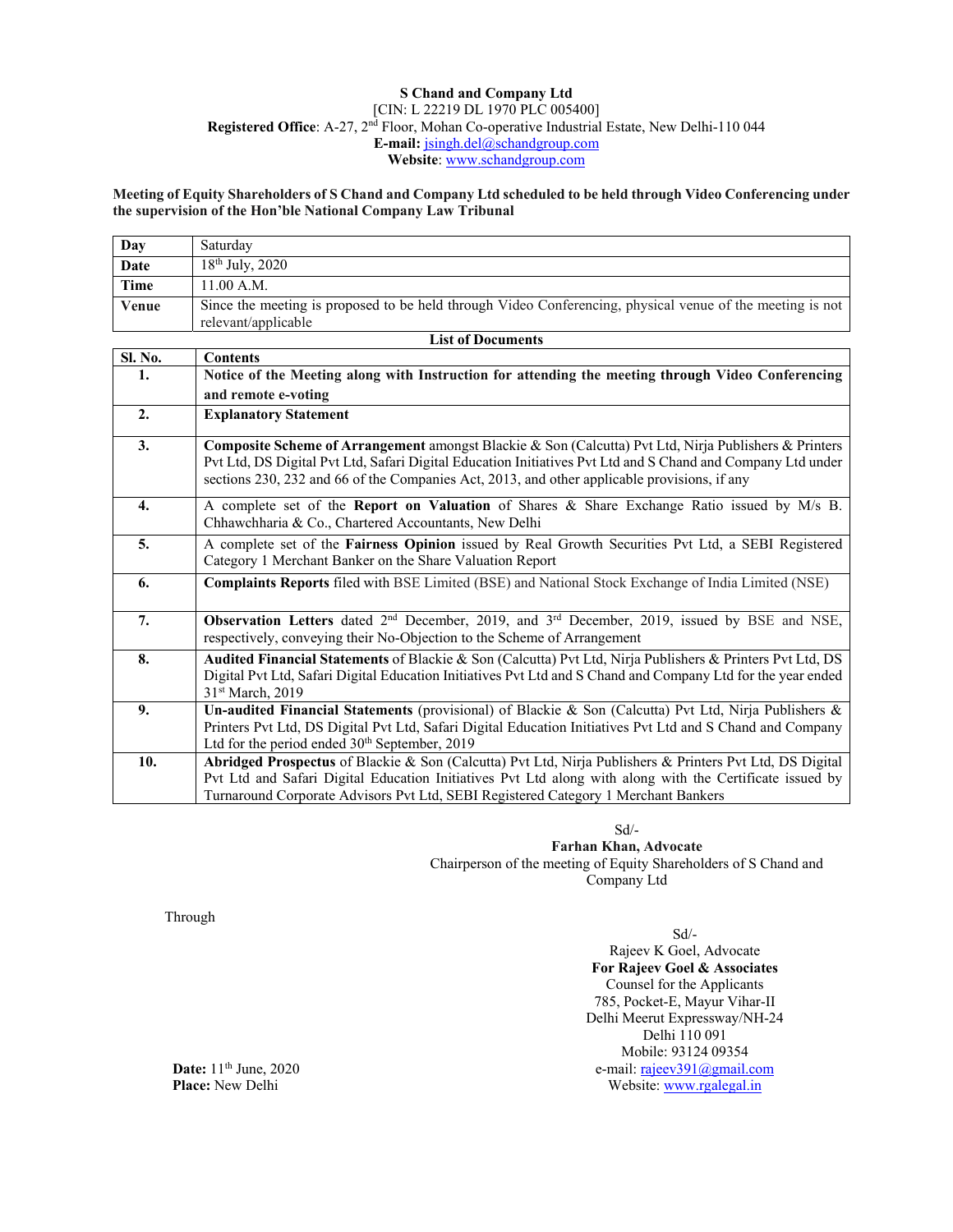#### BEFORE THE NATIONAL COMPANY LAW TRIBUNAL

#### NEW DELHI BENCH-III, NEW DELHI

### (ORIGINAL JURISDICTION)

### COMPANY APPLICATION NO. CA (CAA) 12 (ND) OF 2020

### IN THE MATTER OF THE COMPANIES ACT, 2013 (18 OF 2013)

### SECTIONS 230, 232 & 66

### AND

### IN THE MATTER OF SCHEME OF ARRANGEMENT

AND

### IN THE MATTER OF

BLACKIE & SON (CALCUTTA) PVT LTD

APPLICANT NO. 1/TRANSFEROR COMPANY NO. 1

APPLICANT NO. 2/TRANSFEROR COMPANY NO. 2

NIRJA PUBLISHERS & PRINTERS PVT LTD

DS DIGITAL PVT LTD

APPLICANT NO. 3/ DEMERGED COMPANY NO. 1

SAFARI DIGITAL EDUCATION INITIATIVES PVT LTD

APPLICANT NO. 4/ DEMERGED COMPANY NO. 2

AND

S CHAND AND COMPANY LTD

APPLICANT NO. 5/TRANSFEREE COMPANY NO. 1

### **NOTICE CONVENING MEETING**

**To The Equity Shareholders of S Chand and Company Ltd** 

**Take Notice** that the Hon'ble National Company Law Tribunal, Special Bench, New Delhi vide its Order dated  $29<sup>th</sup>$  May, 2020 (date of pronouncement), read with Order dated  $10<sup>th</sup>$  February, 2020 (date of pronouncement) passed by New Delhi Bench-III, New Delhi, inter alia, directed for convening of a meeting of Equity Shareholders of S Chand and Company Ltd through Video Conferencing for the purpose of considering and, if thought fit, approving, with or without modification(s), the proposed Composite Scheme of Arrangement amongst Blackie & Son (Calcutta) Pvt Ltd, Nirja Publishers & Printers Pvt Ltd, DS Digital Pvt Ltd, Safari Digital Education Initiatives Pvt Ltd and S Chand and Company Ltd, and other connected matters, if any. In the said meeting the following Special Business will be transacted:

To consider and, if thought fit, to pass, with or without modification(s), the following resolution with specific majority as provided under sections 230, 232 & 66 of the Companies Act, 2013, and other applicable provisions, if any:

*"Resolved that pursuant to the provisions of sections 230, 232 & 66 of the Companies Act, 2013, the Companies (Compromises, Arrangements and Amalgamations) Rules, 2016, the National Company Law Tribunal Rules, 2016, and other applicable provisions, if any, and subject to the approval of the Hon'ble National Company Law Tribunal and/or other competent authorities, if any, consent of the meeting be and is hereby given for the proposed Amalgamation of Blackie & Son (Calcutta) Pvt Ltd and Nirja Publishers*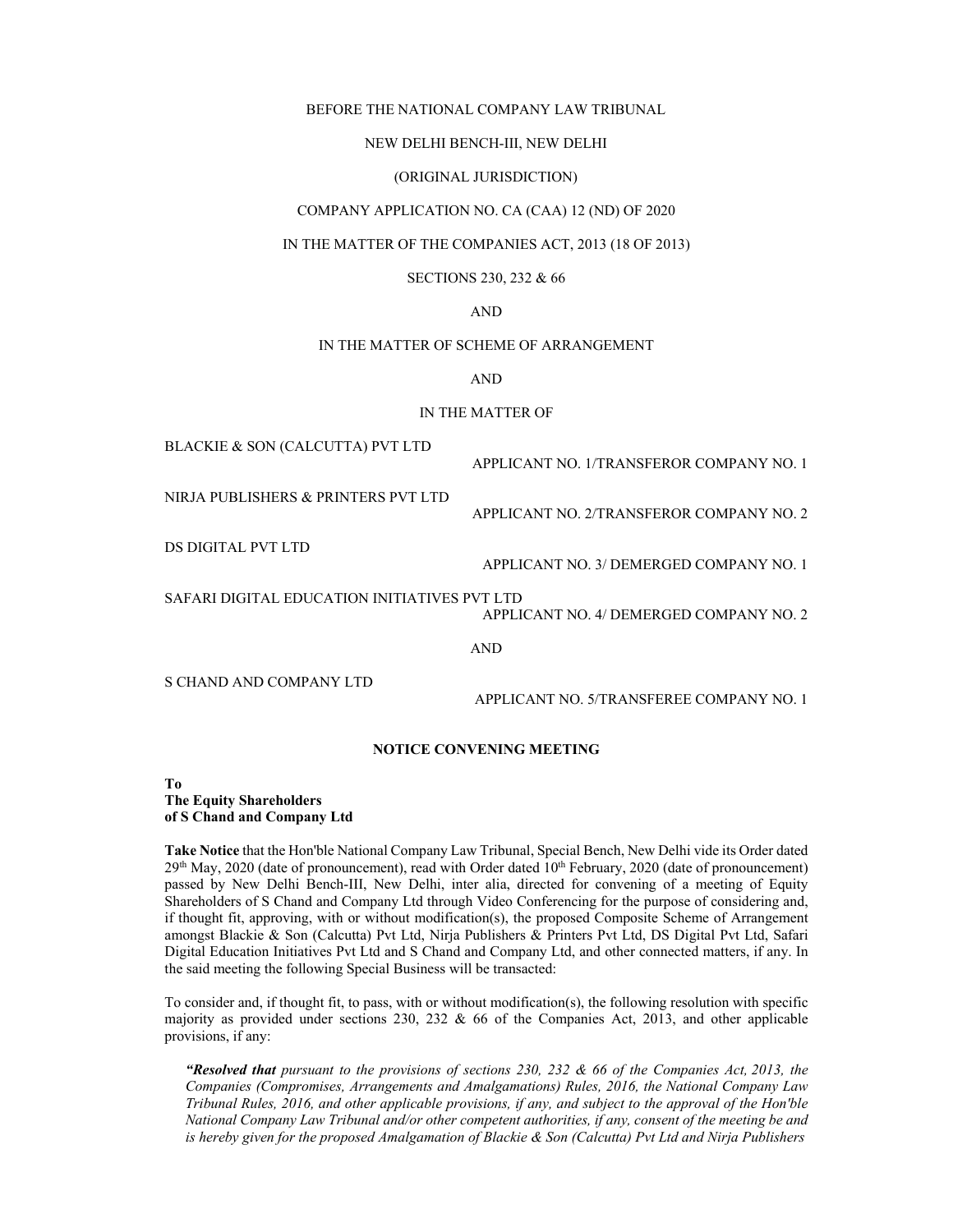*& Printers Pvt Ltd with S Chand and Company Ltd [Amalgamation-1]; De-merger of Education Business of DS Digital Pvt Ltd and Safari Digital Education Initiatives Pvt Ltd into S Chand and Company Ltd; Amalgamation of DS Digital Pvt Ltd [with the residual business remained in the Company after the demerger of its Education Business] with Safari Digital Education Initiatives Pvt Ltd [Amalgamation-2]; and other connected matters.* 

*Resolved further that complete set of the Reports on Valuation of Shares & Share Exchange Ratio issued by the Independent Valuer-M/s B. Chhawchharia & Co., Chartered Accountants, New Delhi; and complete set of the Fairness Opinion on the Report on Valuation of Shares & Share Exchange Ratio issued by Real Growth Securities Pvt Ltd, SEBI Registered Category 1 Merchant Bankers, placed before the meeting, be and are hereby received, considered and taken on record. The share exchange ratio as recommended by the Independent Valuer for the proposed Scheme of Arrangement, being fair and reasonable to the Shareholders and other stakeholders of all the Companies, be and is hereby considered, accepted and approved.* 

*Resolved further that the salient features/terms and conditions of the proposed Amalgamation and Demerger, etc., as set out in the draft Scheme of Arrangement placed before the meeting, which, inter-alia, include the following:* 

- *i. On Amalgamation-1, all assets and liabilities including Income Tax and all other statutory liabilities, if any, of Blackie & Son (Calcutta) Pvt Ltd and Nirja Publishers & Printers Pvt Ltd (the Transferor Companies No. 1 & 2, respectively) will be transferred to and vest in S Chand and Company Ltd (the Transferee Company No. 1).*
- *ii. On De-merger, all assets and liabilities including Income Tax and all other statutory liabilities, if any, of Education Business (Demerged Business) of DS Digital Pvt Ltd and Safari Digital Education Initiatives Pvt Ltd (the Demerged Companies No. 1 & 2, respectively) will be transferred to and vest in S Chand and Company Ltd (the Transferee Company No. 1).*
- *iii. On Amalgamation-2, all assets and liabilities including Income Tax and all other statutory liabilities, if any, of DS Digital Pvt Ltd (the Demerged Company No. 1) [relating to the residual business remained in the Company after the de-merger of its Education Business] will be transferred to and vest in Safari Digital Education Initiatives Pvt Ltd (the Demerged Company No. 2).*
- *iv. On Amalgamation-1, all the employees of the Transferor Companies No. 1 & 2 in service on the Effective Date, if any, shall become the employees of the Transferee Company No. 1 on and from such date without any break or interruption in service and upon terms and conditions not less favorable than those subsisting in the concerned Transferor Companies No. 1 & 2 on the appointed date.*
- *v. On De-merger, all the employees of the Demerged Companies No. 1 & 2 employed in the activities relating to the Demerged Business, in service on the Effective Date, if any, shall become the employees of the Transferee Company No. 1 on and from such date without any break or interruption in service and upon terms and conditions not less favorable than those applicable to them in the Demerged Business of the Demerged Companies No. 1 & 2, on the appointed Date.*
- *vi. Similarly, on Amalgamation-2, all the employees of the Demerged Company No. 1 in service on the Effective Date, if any, relating to the residual business shall become the employees of the Demerged Company No. 2 on and from such date without any break or interruption in service and upon terms and conditions not less favorable than those subsisting in the Demerged Company No. 1 on the appointed date.*
- *vii. Appointed Date for the Scheme will be 1st April, 2017, or such other date, as the Hon'ble National Company Law Tribunal may approve.*
- *viii. Share Exchange Ratio for the Scheme will be as below:*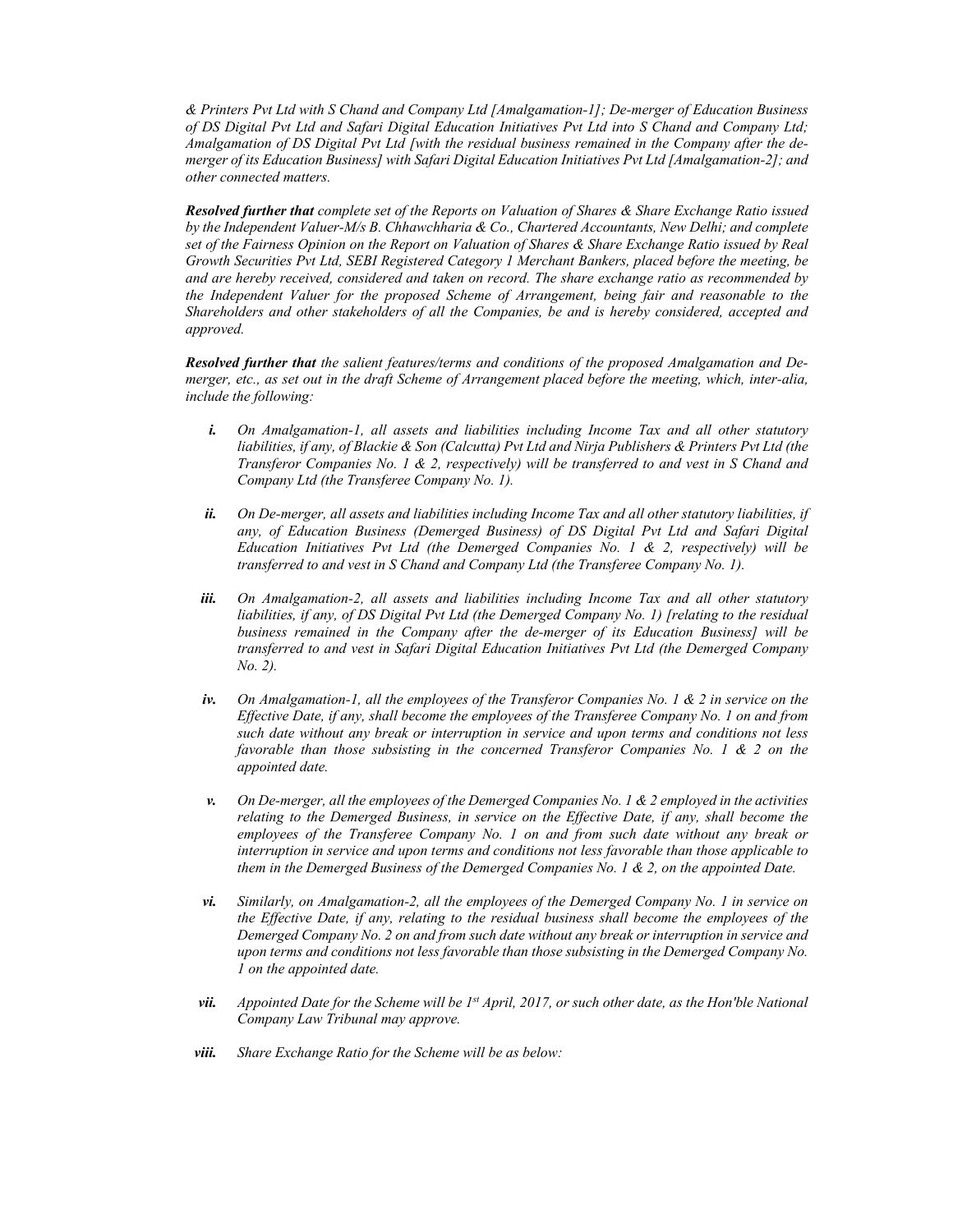- *a. The Transferee Company No. 1-S Chand and Company Ltd will issue 1 (one) Equity Share of ₹5 each, credited as fully paid-up, for every 117 (one hundred seventeen) Equity Shares of ₹10 each held in the Demerged Company No. 1/Transferor Company No. 3-DS Digital Pvt Ltd, on De-merger of Education Business of DS Digital Pvt Ltd into S Chand and Company Ltd.*
- *b. The Demerged Company No. 2/Transferee Company No. 2- Safari Digital Education Initiatives Pvt Ltd will issue 2 (two) Equity Shares of ₹10 each, credited as fully paid-up, for every 17 (seventeen) Equity Shares of ₹10 each held in the Demerged Company No. 1/Transferor Company No. 3-DS Digital Pvt Ltd, on Amalgamation of DS Digital Pvt Ltd with Safari Digital Education Initiatives Pvt Ltd with residual business.*
- *c. The Demerged Company No. 2/Transferee Company No. 2- Safari Digital Education Initiatives Pvt Ltd will issue 2 (two) Preference Shares of ₹10 each, credited as fully paidup, for every 17 (seventeen) (1% Non-cumulative) Optionally Convertible Preference Shares ('Series-II') of ₹10 each held in the Demerged Company No. 1/Transferor Company No. 3-DS Digital Pvt Ltd, on Amalgamation of DS Digital Pvt Ltd with Safari Digital Education Initiatives Pvt Ltd with residual business.*
- *d. Any fraction of share arising out of the aforesaid share exchange process, if any, will be rounded off to nearest whole number.*
- *e. Since the Transferor Companies No. 1 & 2 are Wholly Owned Subsidiaries of the Transferee Company No. 1, there will not any issue of shares on amalgamation of the Transferor Companies No. 1 & 2 with the Transferee Company No. 1 (Amalgamation-1).*
- *ix. BSE Ltd will act as the Designated Stock Exchange for the purposes of the Scheme.*

*be and are hereby approved in specific.* 

*Resolved further that subject to the approval of the Hon'ble National Company Law Tribunal and/or other competent authorities, if any, the draft Composite Scheme of Arrangement amongst Blackie & Son (Calcutta) Pvt Ltd, Nirja Publishers & Printers Pvt Ltd, DS Digital Pvt Ltd, Safari Digital Education Initiatives Pvt Ltd and S Chand and Company Ltd, be and is hereby approved.* 

*Resolved further that the Board of Directors of the Company be and is hereby authorized to take necessary steps to obtain necessary approval(s) for the aforesaid Scheme and for effective implementation of the same, including but not limited to, to agree to such conditions or modifications (including the appointed date(s) and share exchange ratio, etc.,) that may be imposed, required or suggested by the Hon'ble National Company Law Tribunal, New Delhi Bench, New Delhi or any other authorities or that may otherwise be deemed fit or proper by the Board and to do all other acts, deeds or things which may be ancillary or incidental to the above mentioned matter or which may otherwise be required for the aforesaid Scheme."* 

**Take Further Notice** that in pursuance of the said order, a meeting of **the Equity Shareholders of S Chand and Company Ltd is scheduled to be held on Saturday, 18th July, 2020, at 11:00 A.M. through Video Conferencing,** when you are requested to attend.

**Facility of remote e-voting will be available during the prescribed time period before the meeting and evoting system will be available during the meeting. Accordingly, Shareholders can vote through remote electronic means (without attending the meeting) instead of voting in the Shareholders' meeting.** 

The Hon'ble Tribunal has appointed Mr Farhan Khan, Advocate, as the Chairperson; Ms J S Rana, Advocate, as the Alternate Chairperson and Ms Shailja Singh, Advocate, as the Scrutinizer of the aforesaid meeting.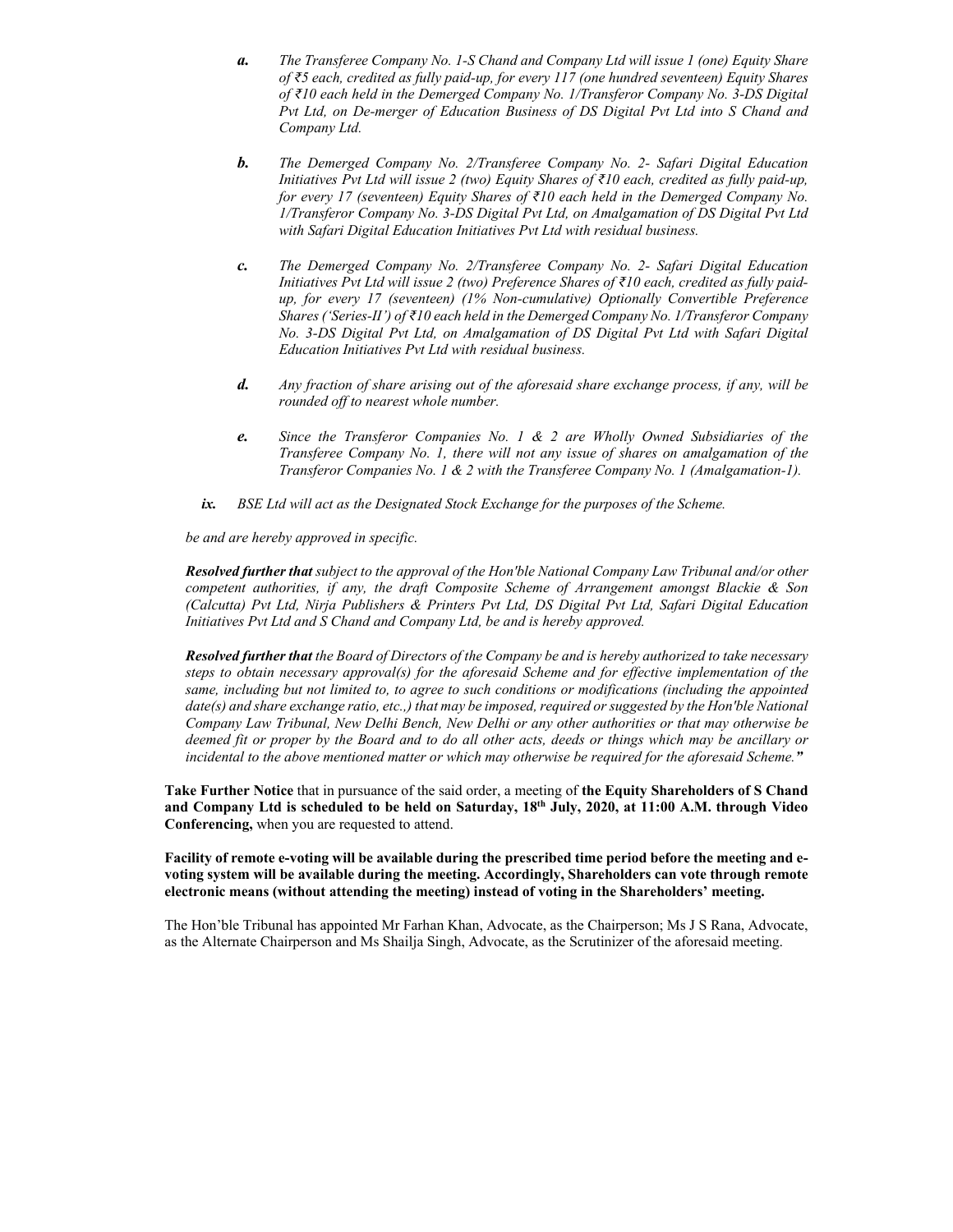A copy each of the Explanatory Statement [under sections 230, 232 and 66 of the Companies Act, 2013 and the Companies (Compromises, Arrangements and Amalgamations) Rules, 2016, and other applicable provisions, if any], the proposed Composite Scheme of Arrangement and other documents, if any, are enclosed.

The proposed Composite Scheme of Arrangement, if approved in the meeting(s), will be subject to the subsequent approval of the Hon'ble National Company Law Tribunal, New Delhi Bench, New Delhi.

Dated this 11<sup>th</sup> day of June, 2020

Sd/-

**Farhan Khan, Advocate** Chairperson of the meeting of Equity Shareholders of S Chand and Company Ltd

Through

 Sd/- Rajeev K Goel, Advocate **For Rajeev Goel & Associates**  Counsel for the Applicants 785, Pocket-E, Mayur Vihar-II Delhi Meerut Expressway/NH-24 Delhi 110 091 Mobile: 93124 09354 e-mail: rajeev391@gmail.com Website: www.rgalegal.in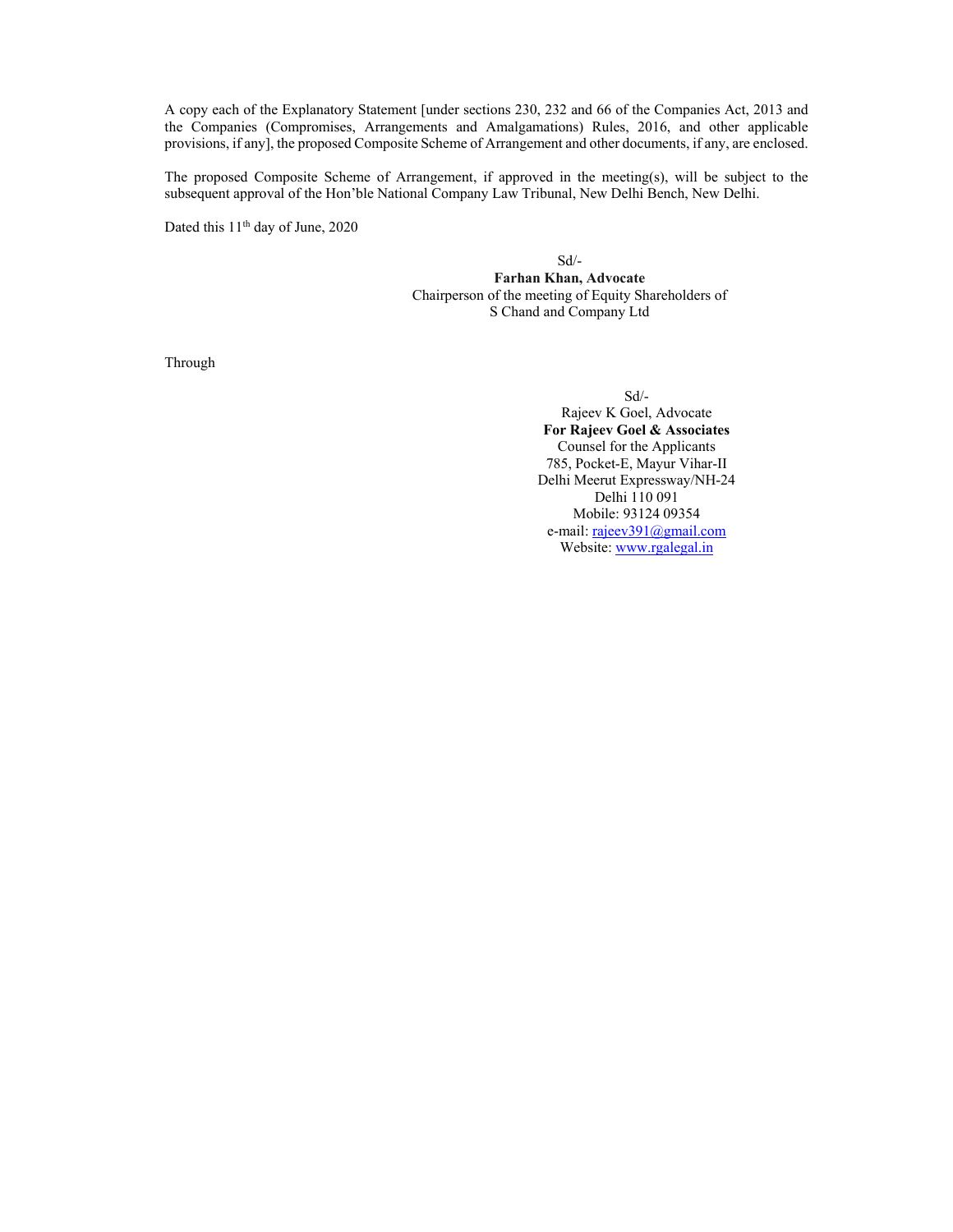# **Notes:**

- 1. A physical meeting of the Equity Shareholders of S Chand and Company Ltd was scheduled to be held on 26th March, 2020 which had to be postponed/cancelled due to locked down imposed by the Government. In view of COVID-19 pandemic, the present meeting is proposed to be convened through Video Conferencing in terms of the Order passed by the Hon'ble National Company Law Tribunal and in compliance of the Guidelines issued by the Ministry of Corporate Affairs and the relevant provisions of the Companies Act, 2013 and the SEBI (Listing Obligations and Disclosure Requirements) Regulations, 2015. Facility of remote e-voting will be available during the prescribed time period before the meeting and e-voting system will be available during the meeting.
- 2. Notice of the meeting will be sent through e-mail only to all the shareholders who have registered their e-mail ids. Shareholders who have not registered their e-mail ids, can do so by writing to the Company at investor@schandgroup.com or contacting at 011-49731800 or to the RTA at instameet(@linkintime.co.in.. Please note that there would not be any physical dispatch of notice through post/courier.
- 3. Only Equity Shareholders of the Company may attend and vote at the meeting of Shareholders through e-voting system.
- 4. Institutional/Corporate Shareholders (i.e. other than individuals/HUF, NRI, etc) are required to send a scanned copy (PDF/JPEG Format) of its Board Resolution or governing body Resolution/Authorisation etc., authorising its representative to attend, vote during the meeting through video conferencing on its behalf or to vote through remote e-voting. The said Resolution/Authorization shall be sent to the Company through their registered email address at investors@schandgroup.com and to its RTA at instameet@linkintime.co.in.
- 5. Please take note that since the meeting is proposed to be held through Video Conferencing, option of attending the meeting through proxy is not applicable/available.
- 6. The remote e-voting for the shareholders shall commence on June 18, 2020 (9:00 a.m. IST) and shall end on July 17, 2020 (5:00 p.m. IST).
- 7. Link Intime India Private Limited has been appointed to provide platform for convening the meeting through video conferencing, remote e-voting platform and to conduct e-voting in a secured manner.
- 8. Instructions for attending the meeting through Video Conferencing and remote e-voting are given at the end of this notice.
- 9. This Notice is being sent to all the Equity Shareholders, whose names appear in the Register of Members/Beneficial Owners as on June 12, 2020, as per the detail furnished by the Depositories/RTA. Further, a person, whose name is recorded in the Register of Members/Beneficial Owners as on June 12, 2020, being the cut-off date for voting, shall be entitled to avail the facility of remote e-voting and will be entitled to attend and vote in the meeting through video conferencing.
- 10. Members attending the meeting through video conferencing shall be counted for the purposes of reckoning the quorum under Section 103 of the Companies Act, 2013.
- 11. Equity Shareholders are informed that in case of joint holders attending the meeting, only such joint holder whose name stands first in the Register of Members of the Company/List of Beneficial Owners in respect of such joint holding, will be entitled to vote through remote e-voting and attend the meeting through video conferencing and vote in the meeting.
- 12. Notice of the meeting, Explanatory Statement and other documents are also being placed on the following websites:

| <b>Particulars</b>                   | <b>Website address</b>             |
|--------------------------------------|------------------------------------|
| S Chand and Company Ltd              | www.schandgroup.com                |
| DS Digital Pvt Ltd                   | www.dsdigital.in                   |
| <b>BSE</b> Ltd                       | www.bseindia.com                   |
| National Stock Exchange of India Ltd | www.nseindia.com                   |
| Link Intime India Private Limited    | https://instavote.linkintime.co.in |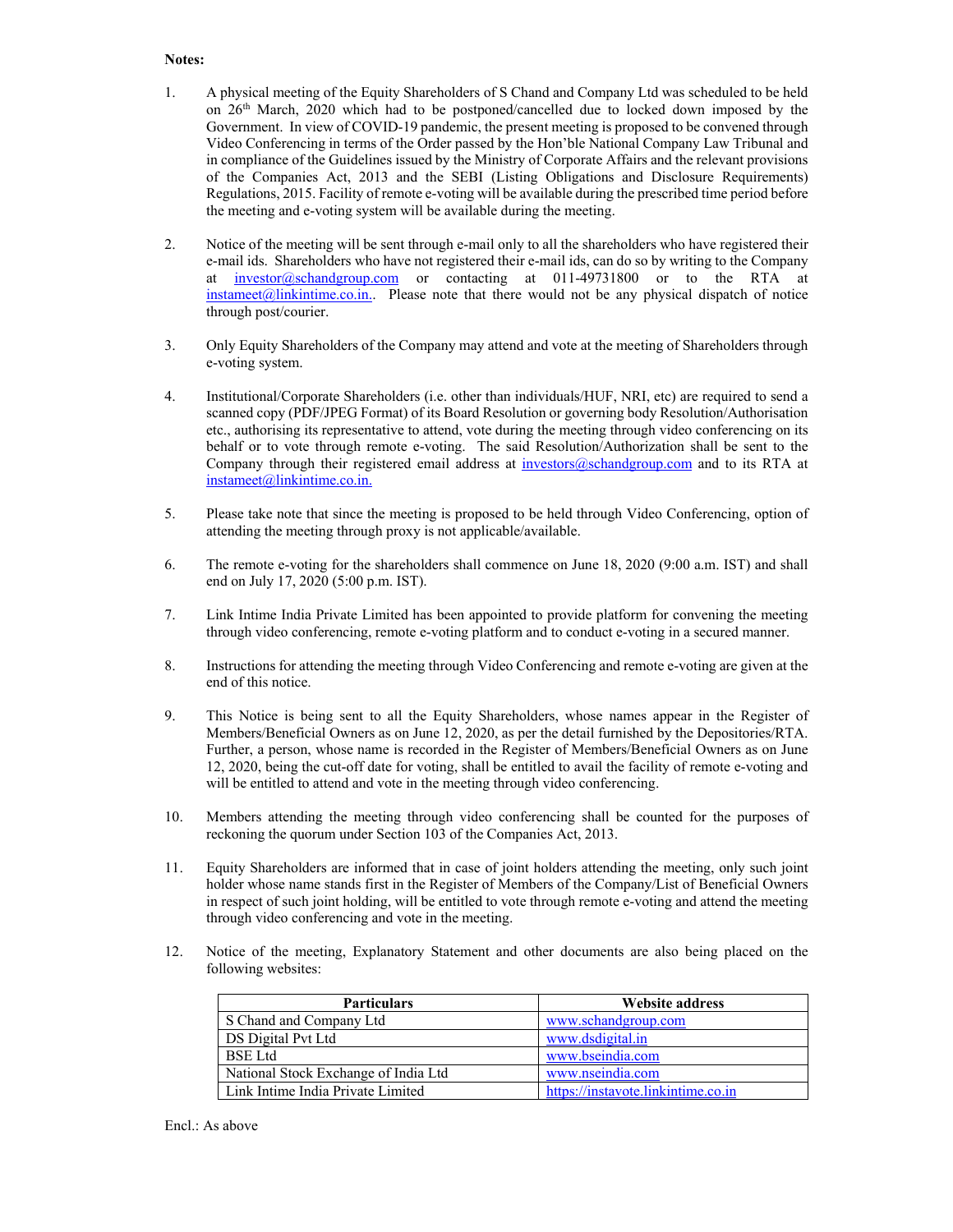# **Instructions for Shareholders/Members to attend the meeting through InstaMeet:**

- 1) Shareholders/Members are entitled to attend the meeting through video conferencing provided by Link Intime India Private Limited by following the below mentioned process. Facility for joining the meeting through video conferencing shall be open 15 minutes before the time scheduled for the meeting and will be available to the Members on first come first serve basis.
- 2) Shareholders/Members are requested to participate on first come first serve basis as participation through video conferencing is limited and will be closed on expiry of 15 (fifteen) minutes from the scheduled time of the meeting. Shareholders/Members with >2% shareholding, Promoters, Institutional Investors, Directors, KMPs, Chair Persons of Audit Committee, Nomination and Remuneration Committee, Stakeholders Relationship Committee and Auditors etc. may be allowed to the meeting without restrictions of first-come-first serve basis. Members can log in and join 15 (fifteen) minutes prior to the schedule time of the meeting and window for joining shall be kept open till the expiry of 15 (fifteen) minutes after the schedule time. Participation will provided to at least 1000 members.
- 3) Shareholders/ Members will be provided with InstaMeet facility wherein Shareholders/ Member shall register their details and attend the meeting as under:

(i) Open the internet browser and launch the URL for InstaMeet  $\leq$ https://instameet.linkintime.co.in>> and register with your following details:

- a. DP ID / Client ID or Beneficiary ID or Folio No.: Enter your 16 digit DP ID / Client ID or Beneficiary ID or Folio Number registered with the Company
- b. PAN: Enter your 10 digit Permanent Account Number (PAN)
- c. Mobile No.
- d. Email ID

(ii) Click "Go to Meeting"

Notes:

- 4) Shareholders/ Members are encouraged to join the Meeting through Tablets/ Laptops connected through broadband for better experience.
- 5) Shareholders/ Members are required to use Internet with a good speed (preferably 2 MBPS download stream) to avoid any disturbance during the meeting.
- 6) Please note that Shareholders/Members connecting from Mobile Devices or Tablets or through Laptops connecting via Mobile Hotspot may experience Audio/Visual loss due to fluctuation in their network. It is therefore recommended to use stable Wi-FI or LAN connection to mitigate any kind of aforesaid glitches.
- 7) In case the shareholders/members have any queries or issues regarding e-voting, you can write an email to instameet@linkintime.co.in or Call us: - Tel : ( 022-49186175 )

**InstaMeet Support Desk Link Intime India Private Limited**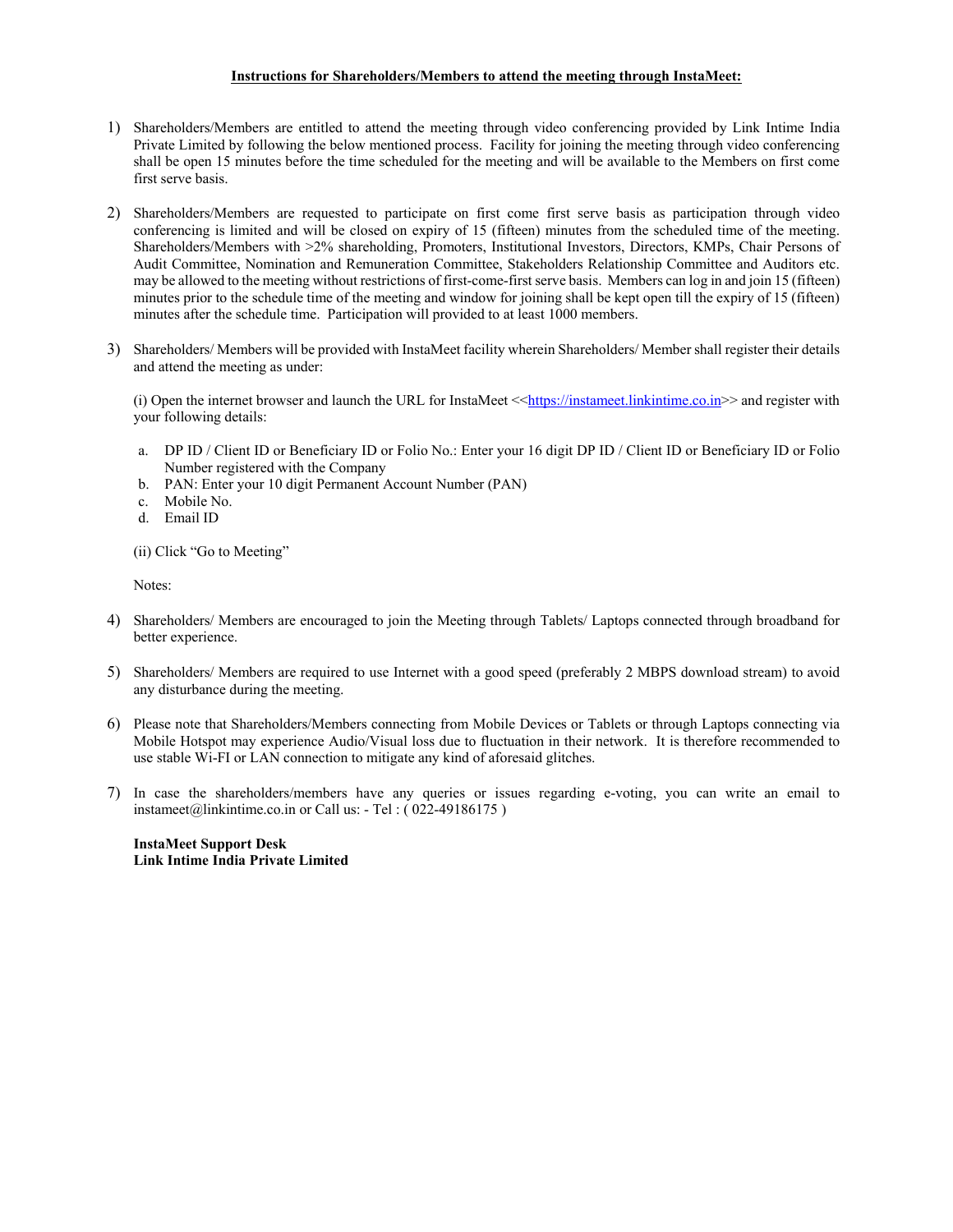# **Instructions for Shareholders/Members to register themselves as Speakers during Meeting:**

- 1) Shareholders/ Members who would like to express their views/ask questions during the meeting may register themselves as a speaker by sending their request mentioning their name, demat account number/folio number, email id, mobile number at investors@schandgroup.com.
- 2) The first 10 (ten) Speakers on first come basis will only be allowed to express their views/ask questions during the meeting.
- 3) Shareholders/ Members, who would like to ask questions, may send their questions in advance mentioning their name demat account number/folio number, email id, mobile number at investors@schandgroup.com. The same will be replied by the company suitably.

Note:

Those shareholders/members who have registered themselves as a speaker will only be allowed to express their views/ask questions during the meeting. The Company reserves the right to restrict the number of speakers depending on the availability of time for the meeting.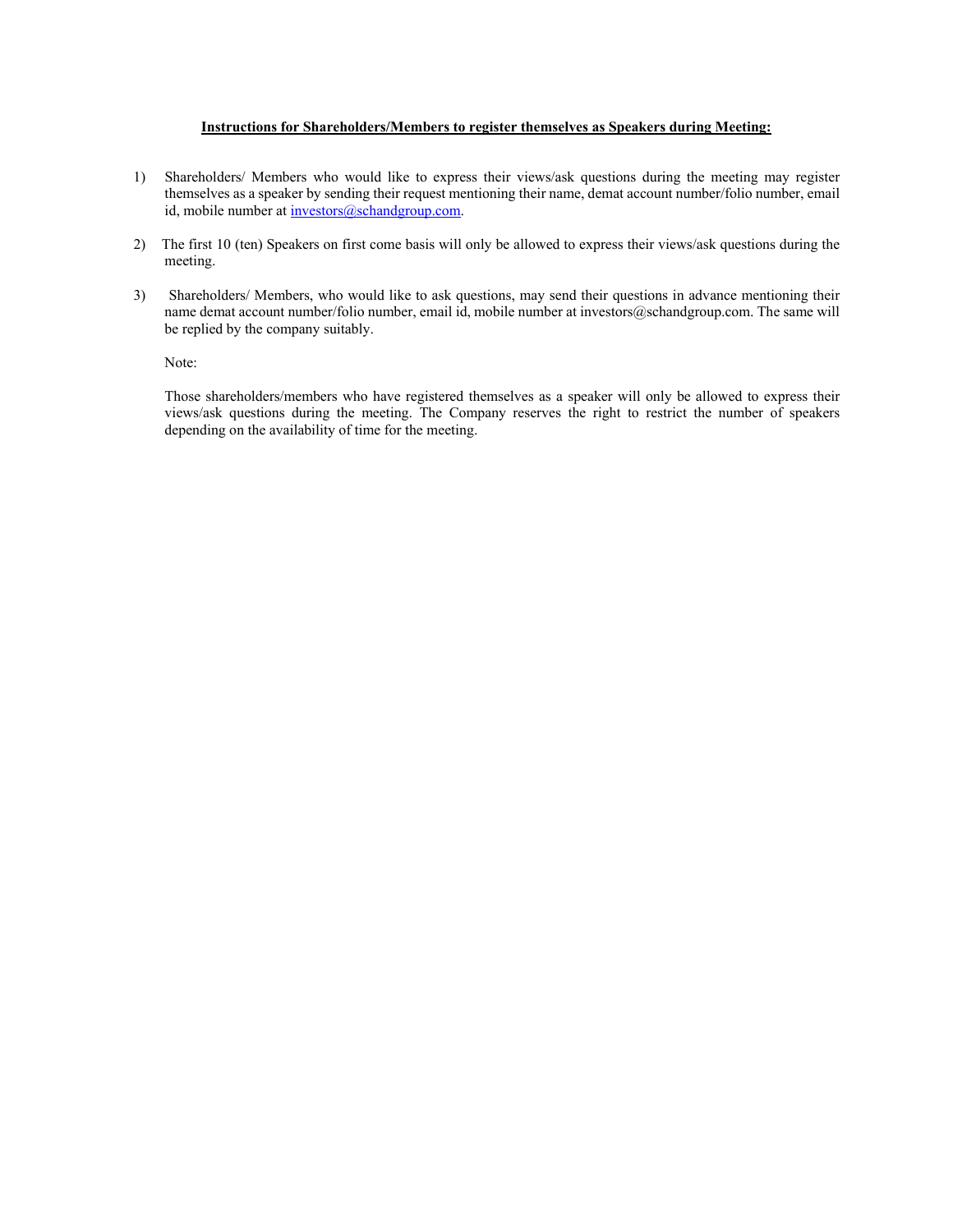# **Instructions for Shareholders/Members to Vote during the meeting through InstaMeet:**

Once the electronic voting is activated by the scrutiniser during the meeting, shareholders/ members who have not exercised their vote through the remote e-voting can cast the vote as under:

- 1. On the Shareholders VC page, click on the link for e-Voting "Cast your vote".
- 2. Enter Demat Account No. / Folio No. and OTP (received on the registered mobile number/ registered email Id) received during registration for InstaMeet and click on '**Submit**'.
- 3. After successful login, you will see "Resolution Description" and against the same the option "Favour/ Against" for voting.
- 4. Cast your vote by selecting appropriate option i.e. "Favour/Against" as desired. Enter the number of shares (which represents no. of votes) as on the cut-off date under 'Favour/Against'.
- 5. After selecting the appropriate option i.e. Favour/Against as desired and you have decided to vote, click on "Save". A confirmation box will be displayed. If you wish to confirm your vote, click on "Confirm", else to change your vote, click on "Back" and accordingly modify your vote.
- 6. Once you confirm your vote on the resolution, you will not be allowed to modify or change your vote subsequently.

Note: Shareholders/ Members, who will be present in the meeting through InstaMeet facility and have not casted their vote on the Resolutions through remote e-Voting and are otherwise not barred from doing so, shall be eligible to vote through e-Voting facility during the meeting.

Shareholders/ Members who have voted through Remote e-Voting prior to the meeting will be eligible to attend/participate in the meeting through InstaMeet. However, they will not be eligible to vote again during the meeting.

In case the shareholders/members have any queries or issues regarding e-voting, you can write an email to  $intamect(\omega)$ linkintime.co.in or Call us: - Tel :  $(022-49186175)$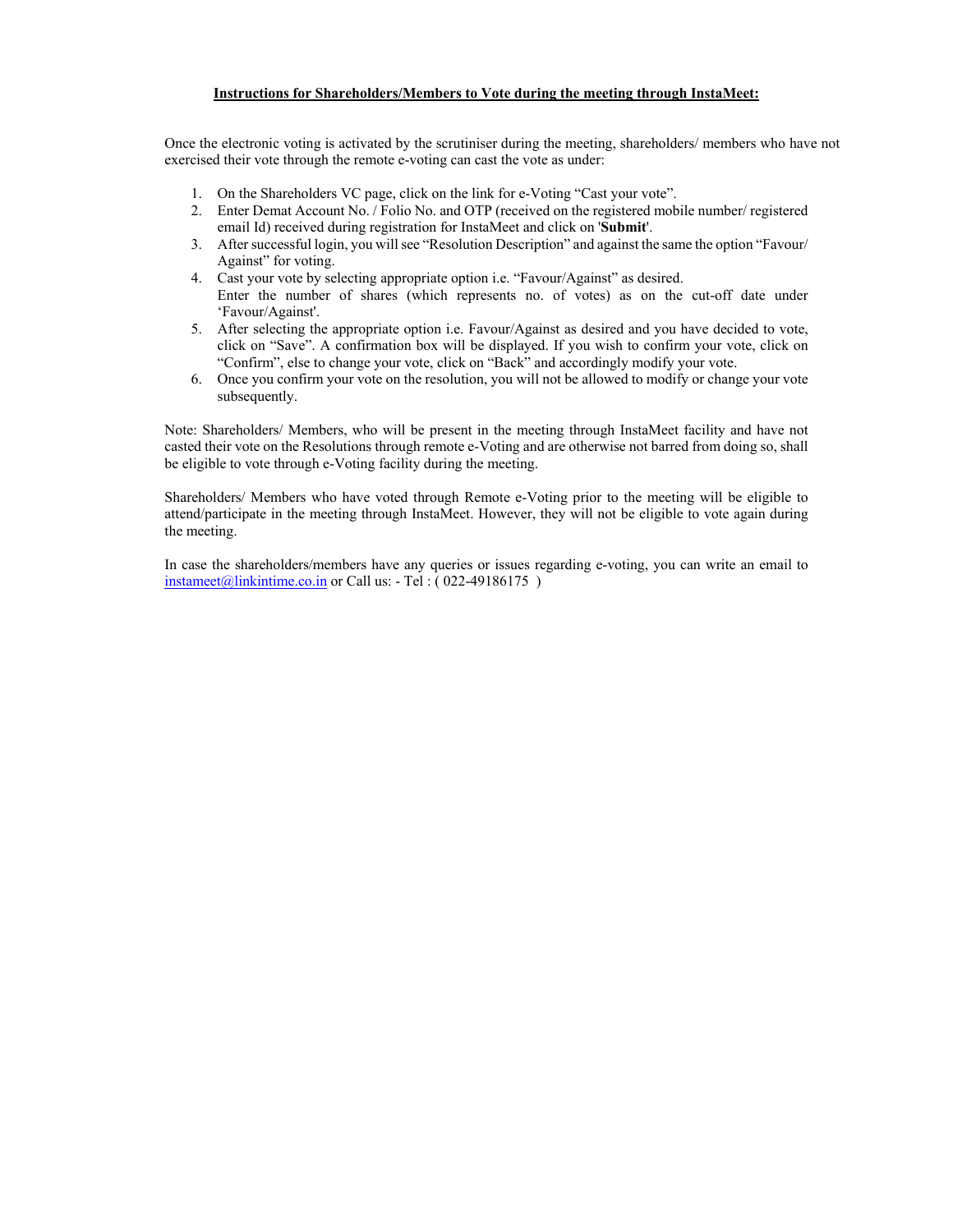### **Instructions for Shareholders/Members to Vote through remote e-voting:**

### **Log-in to e-Voting website of Link Intime India Private Limited (LIIPL)**

- 1. Visit the e-voting system of LIIPL. Open web browser by typing the following URL: https://instavote.linkintime.co.in.
- 2. Click on "Login" tab, available under 'Shareholders' section.
- 3. Enter your User ID, password and image verification code (CAPTCHA) as shown on the screen and click on "SUBMIT".
- 4. Your User ID details are given below:
	- a. **Shareholders holding shares in demat account with NSDL:** Your User ID is 8 Character DP ID followed by 8 Digit Client ID
	- b. **Shareholders holding shares in demat account with CDSL:** Your User ID is 16 Digit Beneficiary ID
	- c. **Shareholders holding shares in Physical Form (i.e. Share Certificate):** Your User ID is Event No + Folio Number registered with the Company
- 5. Your Password details are given below:

If you are using e-Voting system of LIIPL: https://instavote.linkintime.co.in for the first time or if you are holding shares in physical form, you need to follow the steps given below:

Click on "Sign Up" tab available under 'Shareholders' section register your details and set the password of your choice and confirm (The password should contain minimum 8 characters, at least one special character, at least one numeral, at least one alphabet and at least one capital letter).

|            | For Shareholders holding shares in Demat Form or Physical Form                      |  |  |
|------------|-------------------------------------------------------------------------------------|--|--|
| <b>PAN</b> | Enter your 10 digit alpha-numeric PAN issued by Income Tax Department               |  |  |
|            | (applicable for both demat shareholders as well as physical shareholders).          |  |  |
|            | Members who have not updated their PAN with depository Participant or               |  |  |
|            | in the company record are requested to use the sequence number which                |  |  |
|            | printed in the Notice                                                               |  |  |
| DOB/       | Enter the DOB (Date of Birth)/DOI as recorded with depository participant or in the |  |  |
| <b>DOI</b> | company record for the said demat account or folio number in dd/mm/yyyy format.     |  |  |
| Bank       | Enter the Bank Account number (Last Four Digits) as recorded in your demat          |  |  |
| Account    | account or in the company records for the said demat account or folio number.       |  |  |
| Number     | Please enter the DOB/DOI or Bank Account number in order to register. If            |  |  |
|            | the above mentioned details are not recorded with the depository                    |  |  |
|            | participants or company, please enter Folio number in the Bank Account              |  |  |
|            | number field as mentioned in instruction (iv-c).                                    |  |  |

If you are holding shares in demat form and had registered on to e-Voting system of LIIPL: https://instavote.linkintime.co.in, and/or voted on an earlier voting of any company then you can use your existing password to login.

### **If Shareholders holding shares in Demat Form or Physical Form have forgotten password:**

Enter User ID, select Mode and Enter Image Verification code (CAPTCHA). Click on "SUBMIT".

Incase shareholder is having valid email address, Password will be sent to the shareholders registered e-mail address. Else, shareholder can set the password of his/her choice by providing the information about the particulars of the Security Question & Answer, PAN, DOB/ DOI, etc. and confirm. (The password should contain minimum 8 characters, at least one special character, at least one numeral, at least one alphabet and at least one capital letter)